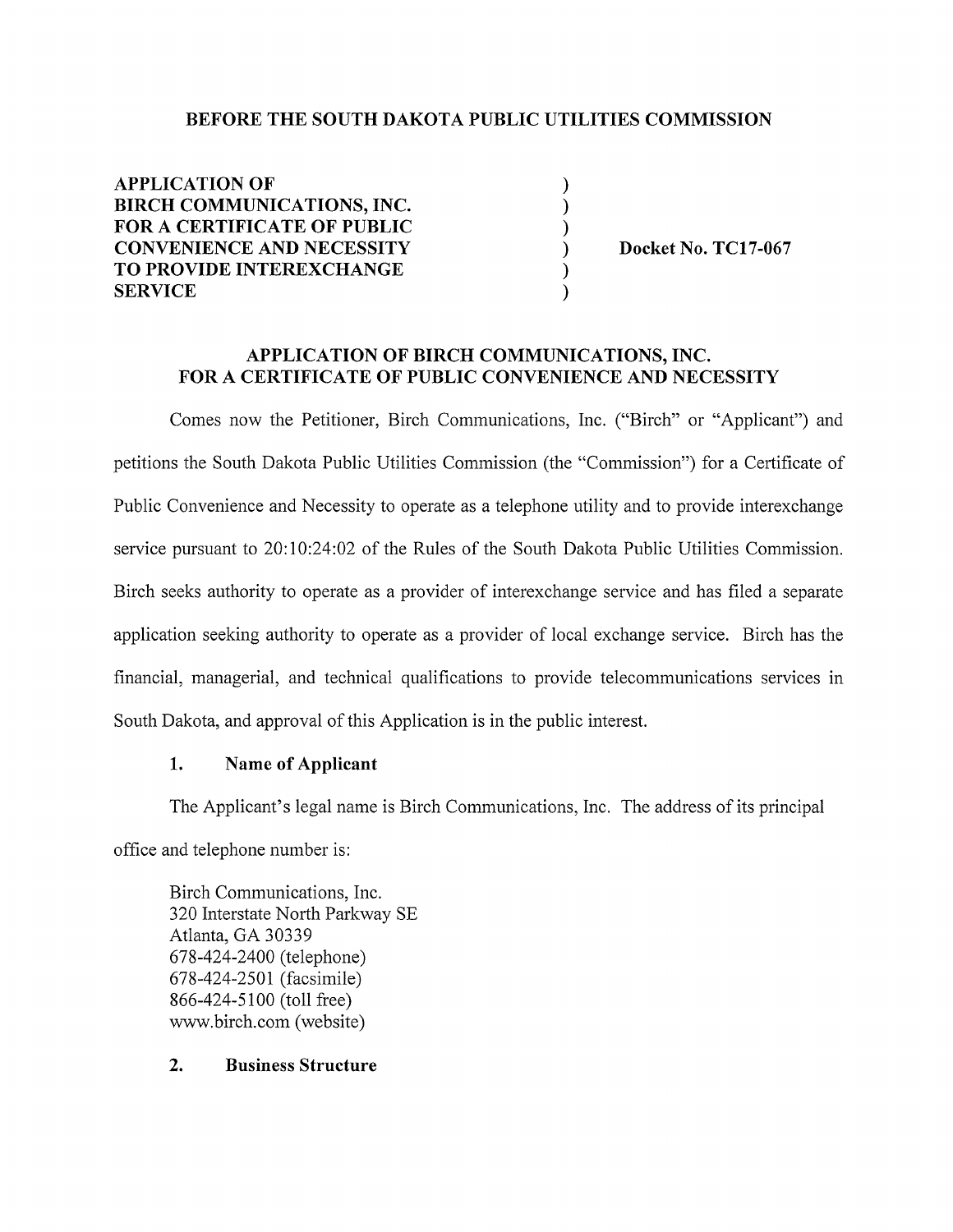Birch was incorporated in the state of Georgia on May 28, 1996. See **Attachment A** of Birch's Application for a Certificate of Public Convenience and Necessity to Provide Facilities Based Local Exchange Services in Docket No. TC17-067 for a copy of Birch's Articles of Incorporation.

## **3. Use of d/b/a (Doing Business As) Name**

Not applicable.

## **4. Location of Principal Office and Registered Agent in South Dakota**

Birch will not have an office located in South Dakota. Birch's registered agent in South Dakota is:

Corporation Service Company 503 South Pierre Street Pierre, SD 57501

## **5. Authority to Transact Business in South Dakota**

Birch is in the process of registering as a foreign corporation with the South Dakota Secretary of State.

## **6. Experience Providing Telecommunications Services**

Birch and its affiliates have offered telecommunications services for more than 20 years. Applicant currently is authorized to provide telecommunications services in the 9-state BellSouth region (Alabama, Georgia, Florida, Kentucky, Louisiana, Mississippi, North Carolina, South Carolina, and Tennessee), Arkansas, Montana, New Jersey, and Pennsylvania. Affiliates of Applicant are authorized to provide local exchange and/or interexchange services in all other states and the District of Columbia. Birch is also seeking authority in Alaska, Arizona, Connecticut, Delaware, Hawaii, Idaho, Indiana, Iowa, Maine, Nebraska, Nevada, New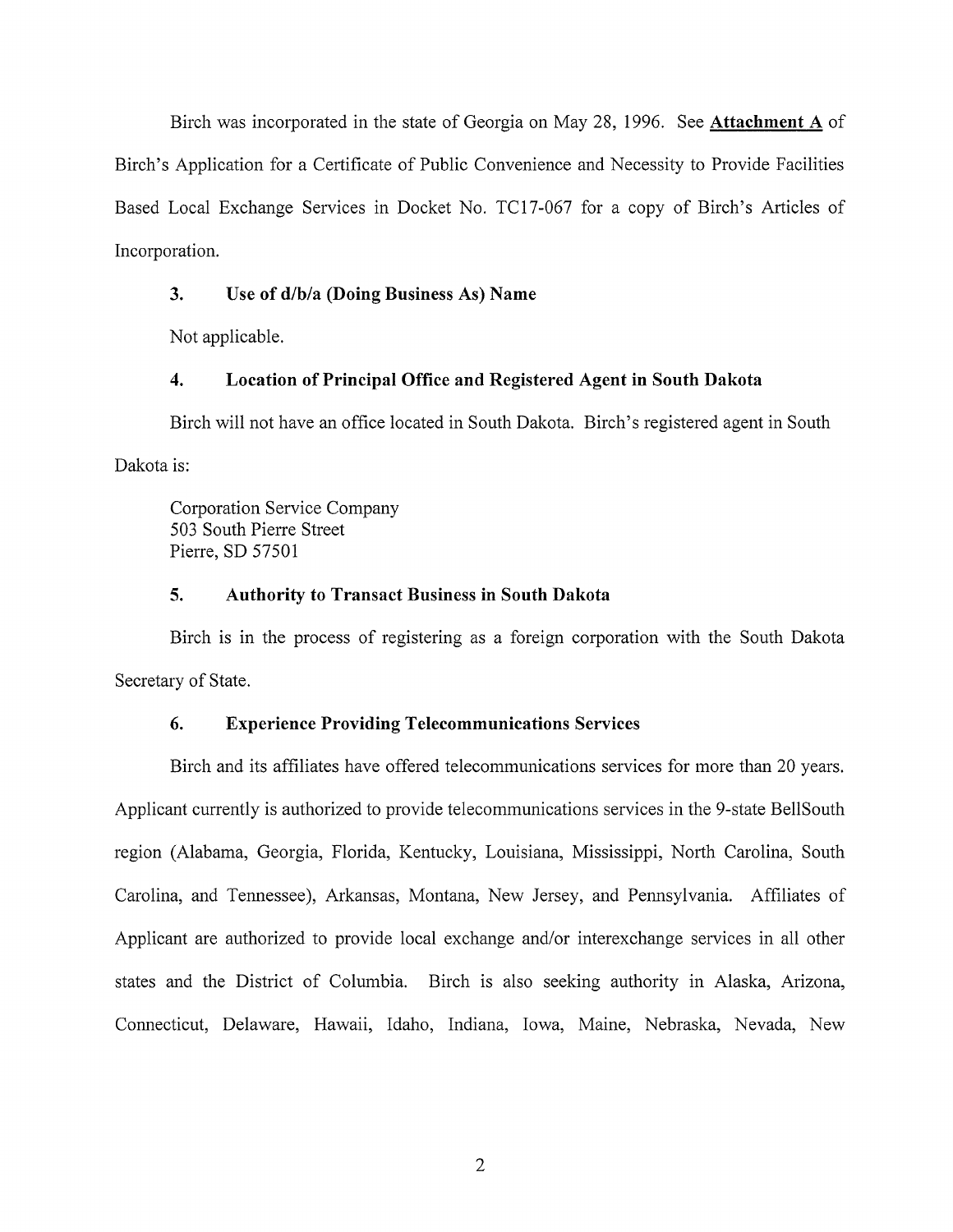Hampshire, New Mexico, New York, North Dakota, Ohio, Oregon, Rhode Island, Utah, Vermont, West Virginia, Wisconsin, and Wyoming concurrently with this Application.

Birch's wholly owned subsidiary, Ionex Communications North, Inc. ("Ionex"), currently is authorized to provide local exchange and interexchange services in South Dakota in Docket TC96-083 (October 22, 1996). This Application is being filed in connection with an internal corporate reorganization pursuant to which Birch will serve large business customers located in South Dakota while Ionex will serve residential and single-line business customers located in South Dakota.

### **7. Owners and Affiliates**

Birch is wholly owned by Birch Communications Holdings, Inc. The following are the

major stockholders in Birch Communications Holdings, Inc.:

- (1) R. Kirby Godsey, a U.S. citizen, owns 24% of Birch Communications Holdings, Inc.
- (2) Holcombe T. Green, Jr., a U.S. citizen, owns 62% of Birch Communications Holdings, Inc. Mr. Green also holds another 3.5% of Birch Communications Holdings, Inc. as the Trustee of various annuity trusts.

Below are Birch's affiliates that are authorized to provide telecommunications services in

the United States.

Birch Telecom of Kansas, Inc. Birch Telecom of Missouri, Inc. Birch Telecom of Oklahoma, Inc. Birch Telecom of Texas LTD LLP Birch Telecom of the Great Lakes, Inc. Birch Telecom of the South, Inc. Birch Telecom of the West, Inc. IONEX Communications South, Inc. IONEX Communications North, Inc. IONEX Communications, Inc. Birch Communications of the Northeast, Inc. Birch Communications of Virginia, Inc. Birch Communications of Kentucky, LLC Cbeyond Communications, LLC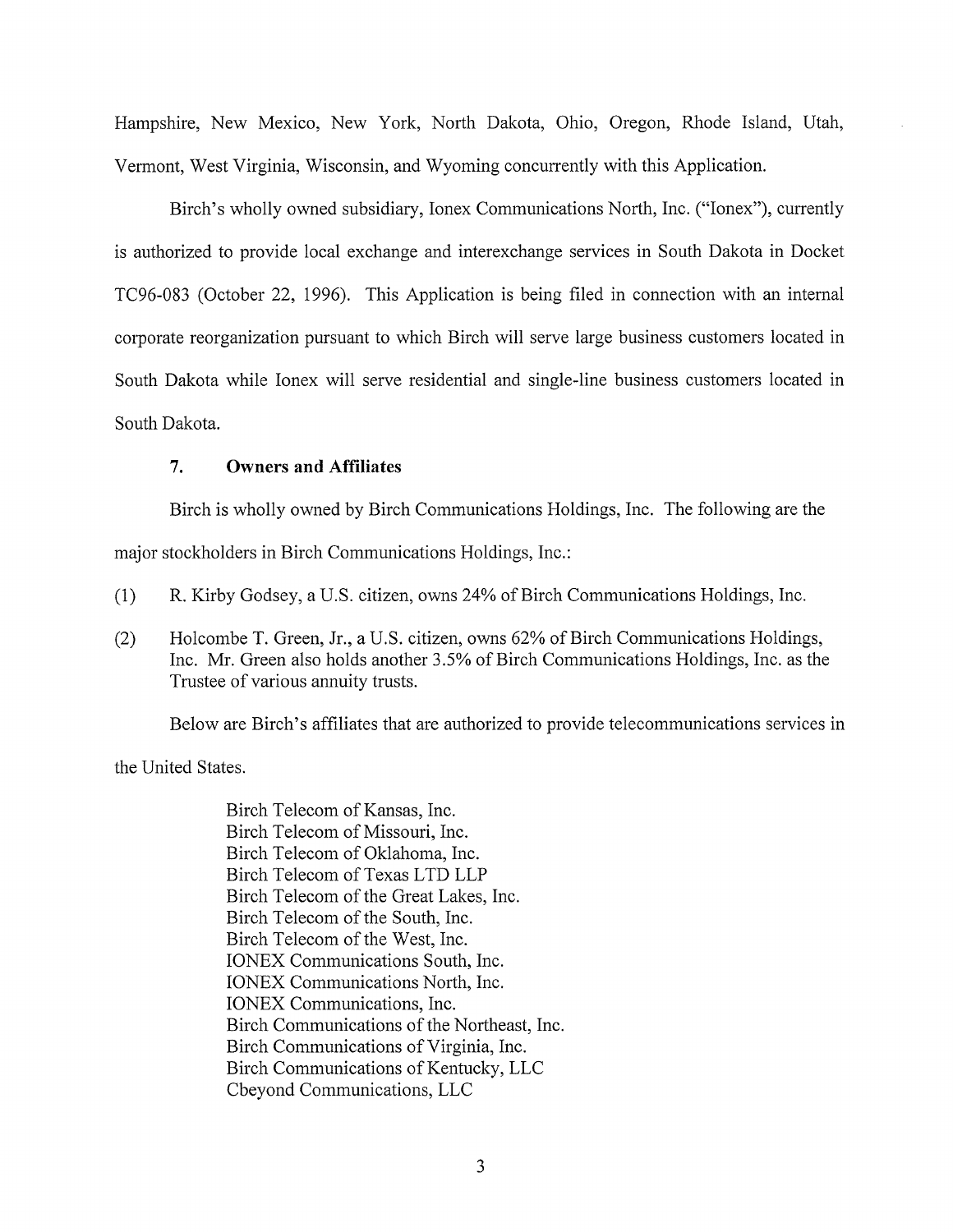Tempo Telecom, LLC

## **8. A list and specific description of the types of services the applicant seeks to offer and how the services will be provided including:**

**a. Information indicating the classes of customers the applicant intends to serve:** 

Birch intends to serve large business customers. This Application is being filed in connection with an internal corporate reorganization pursuant to which Birch will serve large business customers located in South Dakota while Ionex will serve residential and single-line business customers located in South Dakota.

### **b. Information indicating the extent to and time-frame by which applicant will provide service through the use of its own facilities, the purchase of unbundled network elements, or resale:**

Birch intends to start providing service upon approval of its Application by the South Dakota Public Utilities Commission. See response to 8(c) below.

# **c. A description of all facilities that the applicant will utilize to furnish the proposed interexchange service, including any facilities of underlying carriers:**

Applicant will not own any switching or other facilities in South Dakota, but does utilize facilities and switches located in other portions of its operating service territory. Applicant will utilize a mix of its own facilities (located in other states), unbundled network elements ("UNEs") or UNE-replacement services from incumbent local exchange carriers ("ILECs"), and other ILEC-provided services to provide local exchange and interexchange services in South Dakota.

## **d. Information identifying the types of services it seeks authority to provide by reference to the general nature of the service:**

Birch intends to offer telecommunications services, including local exchange and interexchange voice services. Birch has concurrently filed an application with the Commission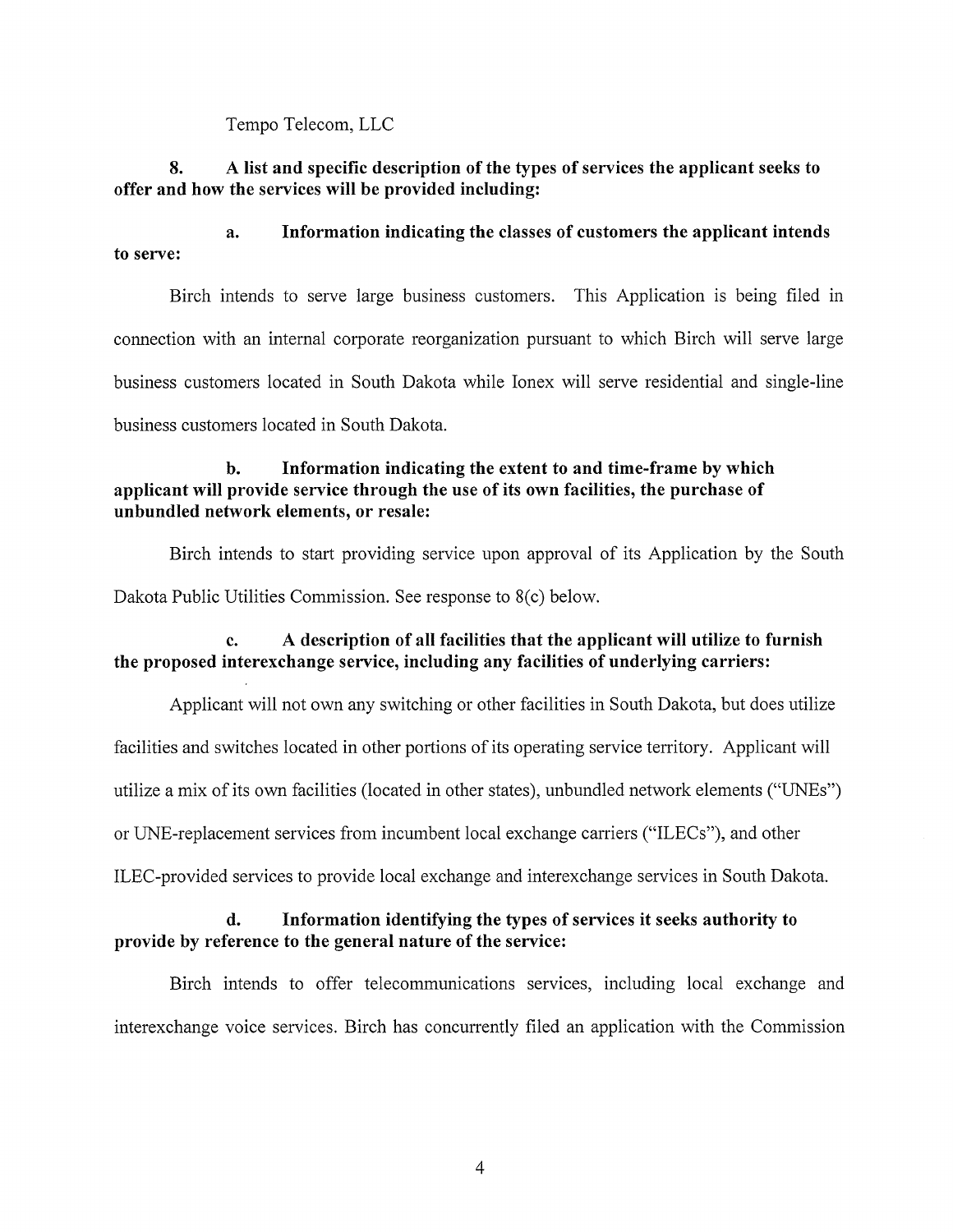for a Certificate of Public Convenience and Necessity to Provide Facilities Based Local Exchange Services in Docket No. TC17-067.

### **9. A service area map or narrative description indicating with particularity the geographic area proposed to be served by the applicant:**

Birch intends to offer its services statewide.

**10. Information regarding the technical competence of the applicant to provide its proposed interexchange service including:** 

**a. A description of the education and experience of the applicant's management personnel who will oversee the proposed interexchange service:** 

Please see **Attachment B** to Birch's Application for a Certificate of Public Convenience

and Necessity to Provide Facilities Based Local Exchange Services in Docket No. TC17-067 for

the biographies of Birch management overseeing the services subject to this Application.

### **b. Information regarding policies, personnel, or arrangements made by the applicant which demonstrates the applicant's ability to respond to customer complaints and inquiries promptly and to perform facility and equipment maintenance necessary to ensure compliance with any commission quality of service requirements:**

The telephone number for customer inquiries and complaints is provided by Birch on the customer bill. Birch's customer service department may be accessed through a toll-free number: 866-424-5100. Customer service is available from 7:00 am to 5:00 pm Eastern (Monday-Friday) and 8:00 am to 5:00 pm Eastern (Saturday). End user repair services are available seven days a week, twenty-four hours a day.

#### **11. Financial Qualifications**

Birch is financially qualified to operate as a provider of facilities-based and resold intrastate local and interexchange telecommunications services in South Dakota. Birch's financial statements are provided as confidential **Attachment E** to Birch's Application for a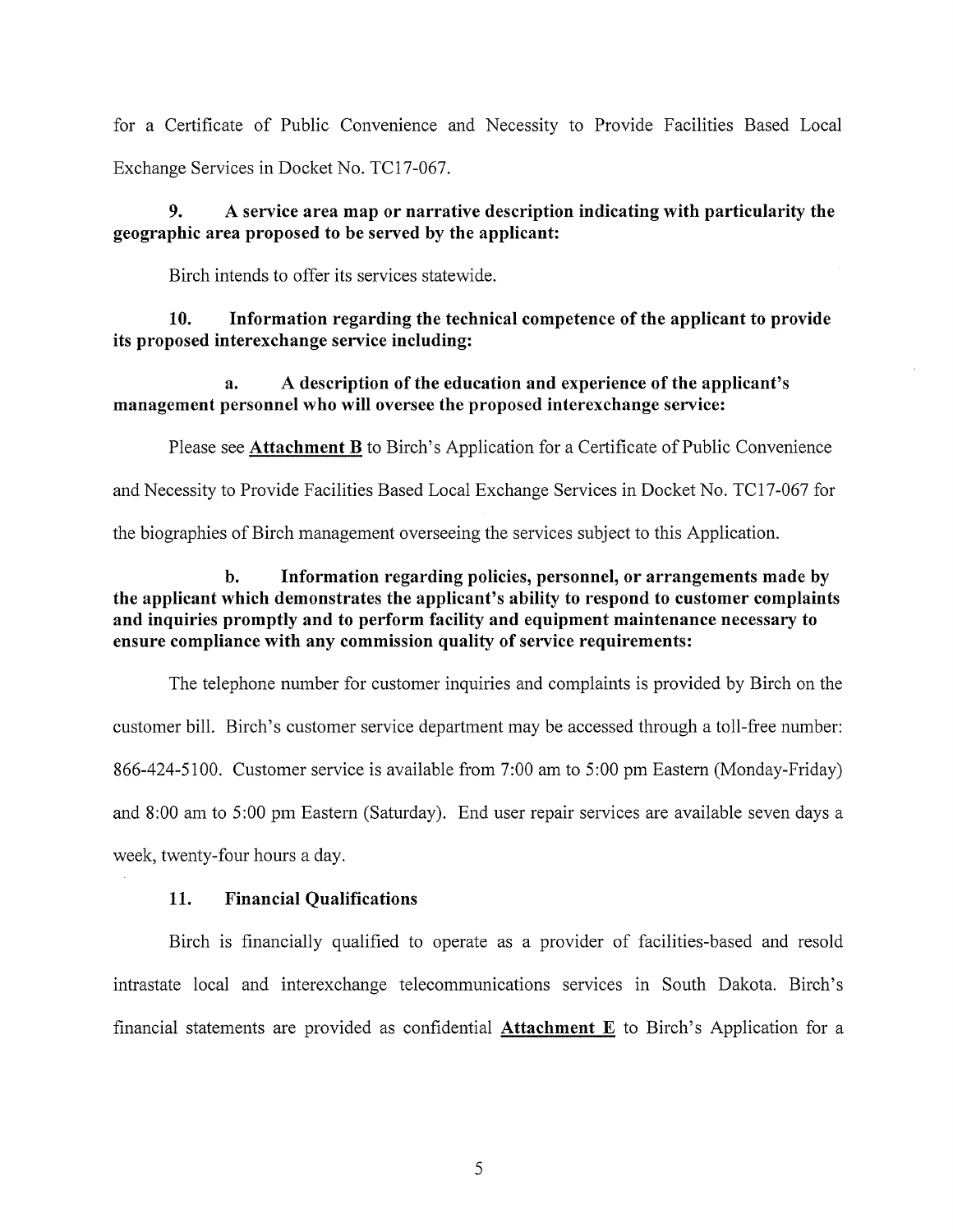Certificate of Public Convenience and Necessity to Provide Facilities Based Local Exchange Services in Docket No. TC17-067.

**12. A description of how the applicant intends to market its interexchange services, its target market, whether the applicant engages in multilevel marketing, and copies of any company brochures that will be used to assist in sale of the services.** 

Birch will market directly to large business customers located in South Dakota.

**13. A list of the states in which the applicant is registered or certified to provide telecommunications services, whether the applicant has ever been denied registration or certification in any state and the reasons for any such denial, a statement as to whether or not the applicant is in good standing with the appropriate regulatory agency in the states where it is registered or certified, and a detailed explanation of why the applicant is not in good standing in a given state, if applicable.** 

As noted above, Applicant currently is authorized to provide telecommunications

services in the 9-state BellSouth region (Alabama, Georgia, Florida, Kentucky, Louisiana,

Mississippi, North Carolina, South Carolina, and Tennessee), Arkansas, Montana, New Jersey,

and Pennsylvania. Affiliates of Applicant are authorized to provide local exchange and/or

interexchange services in all other states and the District of Columbia. Birch is also seeking

authority in Alaska, Arizona, Connecticut, Delaware, Hawaii, Idaho, Indiana, Iowa, Maine,

Nebraska, Nevada, New Hampshire, New Mexico, New York, North Dakota, Ohio, Oregon,

Rhode Island, Utah, Vermont, West Virginia, Wisconsin, and Wyoming concurrently with this

Application. Birch has not been denied registration or certification in any state to date.

### **14. The names, addresses, telephone numbers, E-mail addresses, and facsimile numbers of the applicant's representatives to whom all inquiries must be made regarding customer complaints and other regulatory matters.**

### **Regulatory matters generally**

Sharyl Fowler Manager, Regulatory Administration 115 Gateway Drive Macon, GA 31210 478-475-9800 (telephone) 478-405-3112 (facsimile)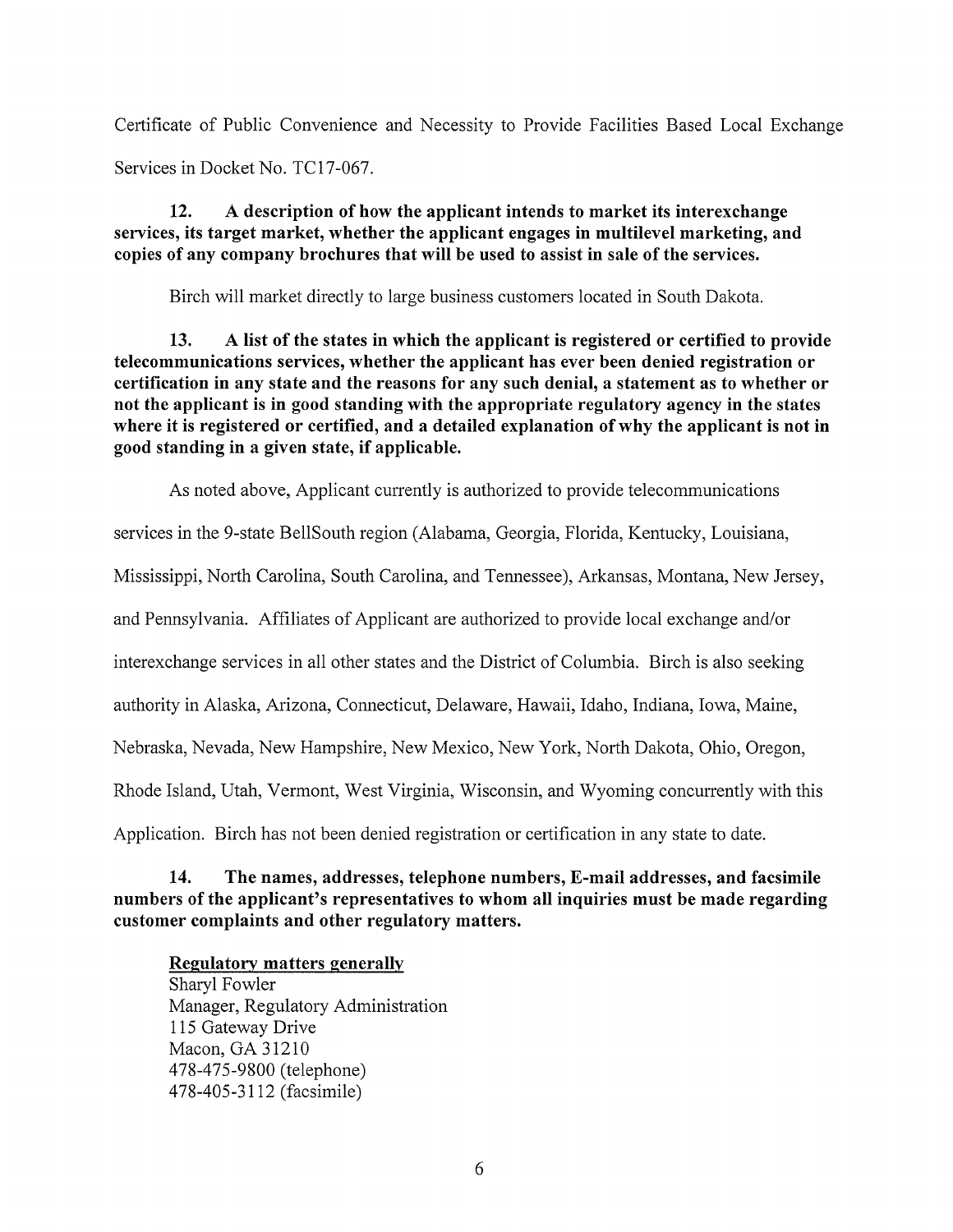sharyl.fowler@birch.com

**Complaints**  Angela Howard Paralegal, Response Specialist 2323 Grand Boulevard, Suite 925 Kansas City, MO 64108 816-300-1428 complaints@birch.com

### **15. Information concerning how the applicant plans to bill and collect charges from customers who subscribe to its proposed interexchange services.**

Birch does not utilize a third-party for billing its services. Birch plans to bill and collect

charges in South Dakota in the same manner as Ionex does today.

## **16. Information concerning the applicant's policies relating to solicitation of new customers and a description of the efforts the applicant shall use to prevent the unauthorized switching of interexchange customers by the applicant, its employees, or agents.**

Birch has detailed anti-slamming measures in place and routinely uses third-party verification ("TPV") to verify carrier change requests in accordance with federal and state requirements. After TPV is used to verify a carrier change request, Birch customer service personnel often conduct recorded, follow-up conversations with the customer to confirm the switch and for quality assurance purposes.

## **17. The number and nature of complaints filed against the applicant with any state or federal commission regarding the unauthorized switching of a customer's telecommunications provider and the act of charging customers for services that have not been ordered.**

See **Attachment C** to Birch's Application for a Certificate of Public Convenience and

Necessity to Provide Facilities Based Local Exchange Services in Docket No. TC17-067.

**18. Information concerning how the applicant will make available to any person information concerning the applicant's current rates, terms, and conditions for all of its telecommunications services.**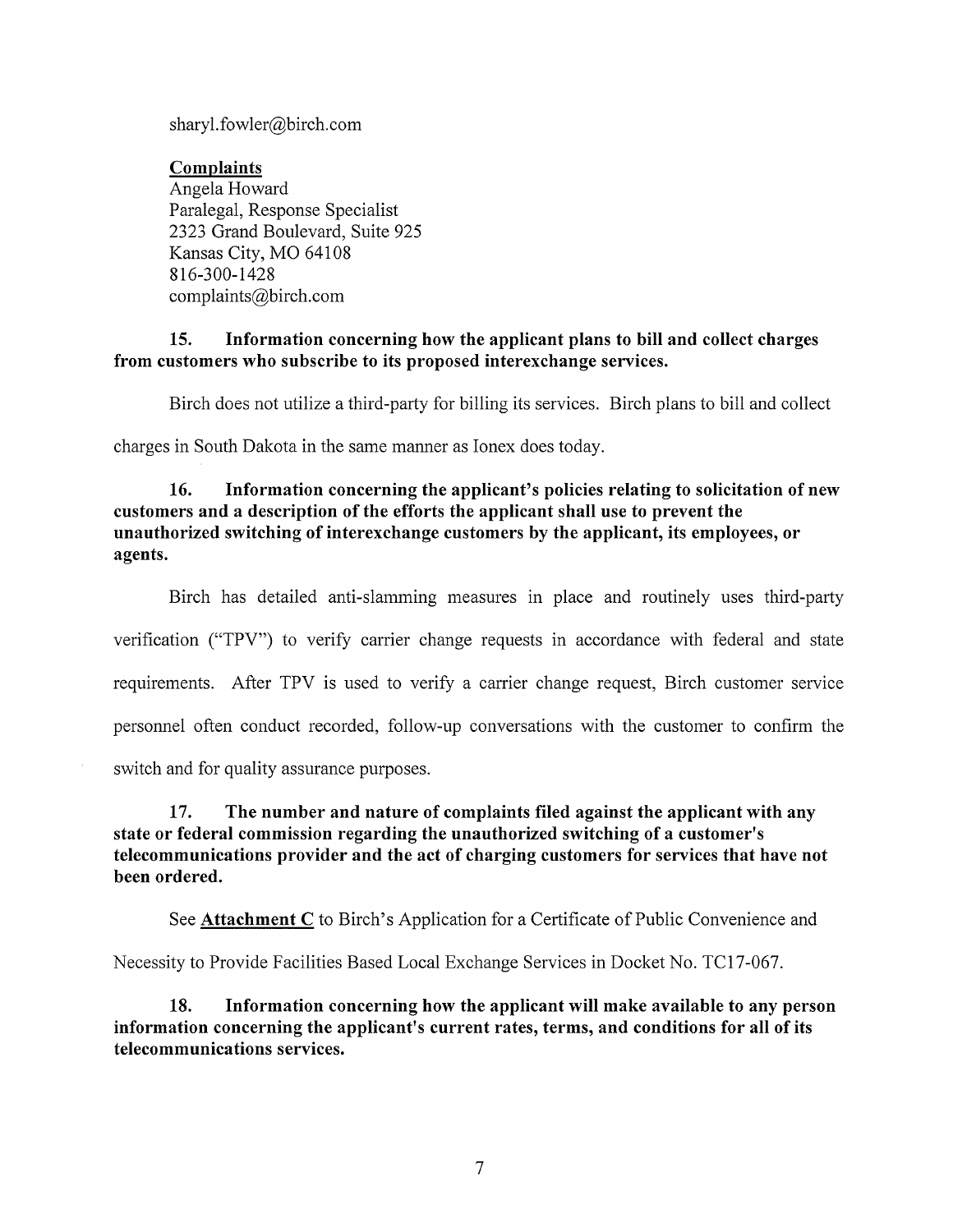Information concerning Birch's rates, terms, and conditions will be available on the company's website (www.birch.com) and will be furnished to any person upon request.

# **19. Information concerning how the applicant will notify a customer of any materially adverse change to any rate, term, or condition of any telecommunications service being provided to the customer. The notification must be made at least thirty days in advance of the change.**

Birch will provide notice on customer bills of any materially adverse change to any rate, term, or condition of any telecommunications service being provided to the customer. The bill notice will be provided at least thirty days in advance of the change taking effect.

## **20. A written request for waiver of those rules believed to be inapplicable.**

Applicant will not offer any prepaid services, including prepaid calling cards, and will not require any deposits from its retail customers. Therefore, Applicant requests a waiver of providing a surety bond pursuant to ARSD 20:10:24:04.05.

## **21. Federal tax identification number and South Dakota sales tax number.**

Birch's federal tax identification number is 58-2233012. Birch's South Dakota Sales Tax

Number will be obtained and provided to the Commission as a supplement to this Application.

## **22. Other information requested by the commission needed to demonstrate that the applicant has sufficient technical, financial, and managerial capabilities to provide the interexchange services it intends to offer consistent with the requirements of this chapter and other applicable rules and laws.**

Birch will provide any additional information as requested by the Commission. Birch is a well-established communications service provider with decades of experience operating in the U.S. communications market. Birch's financial, technical, and managerial qualifications are a matter of record with the Commission, which has reviewed Birch's respective qualifications to operate on previous occasions in connection with Ionex.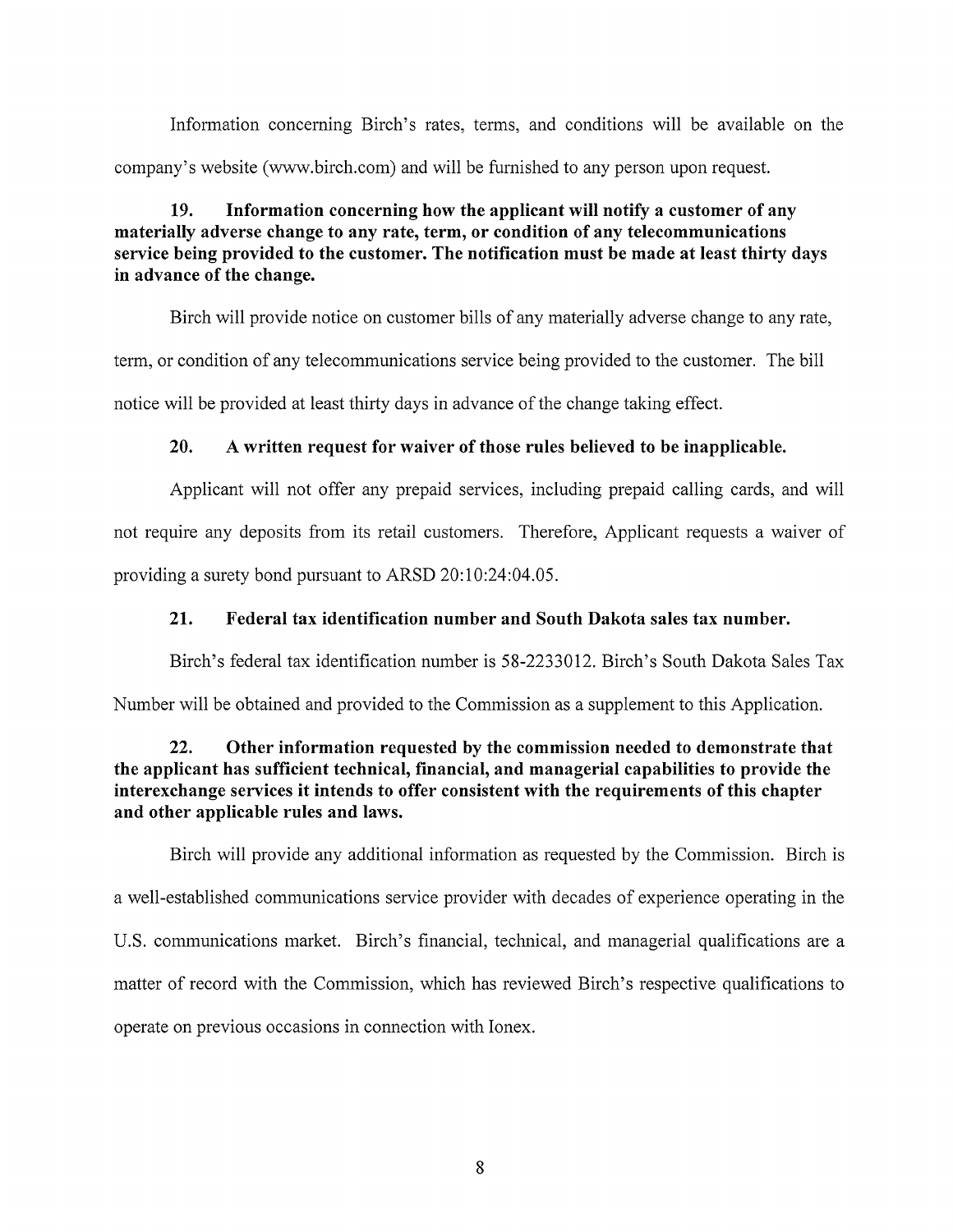WHEREFORE, Birch Communications, Inc. respectfully requests that the Commission grant a Certificate of Public Convenience and Necessity to provide interexchange telecommunications services in the State of South Dakota.

Respectfully submitted,

BIRCH COMMUNICATIONS, INC.

Wolfe Cellin

Angela F. Collins Cahill Gordon & Reindel LLP 1990 K Street, NW, Suite 950 Washington, DC 20006 202-862-8900 (telephone) 866-814-6582 (facsimile)

Dated: December 1, 2017 Its Attorneys